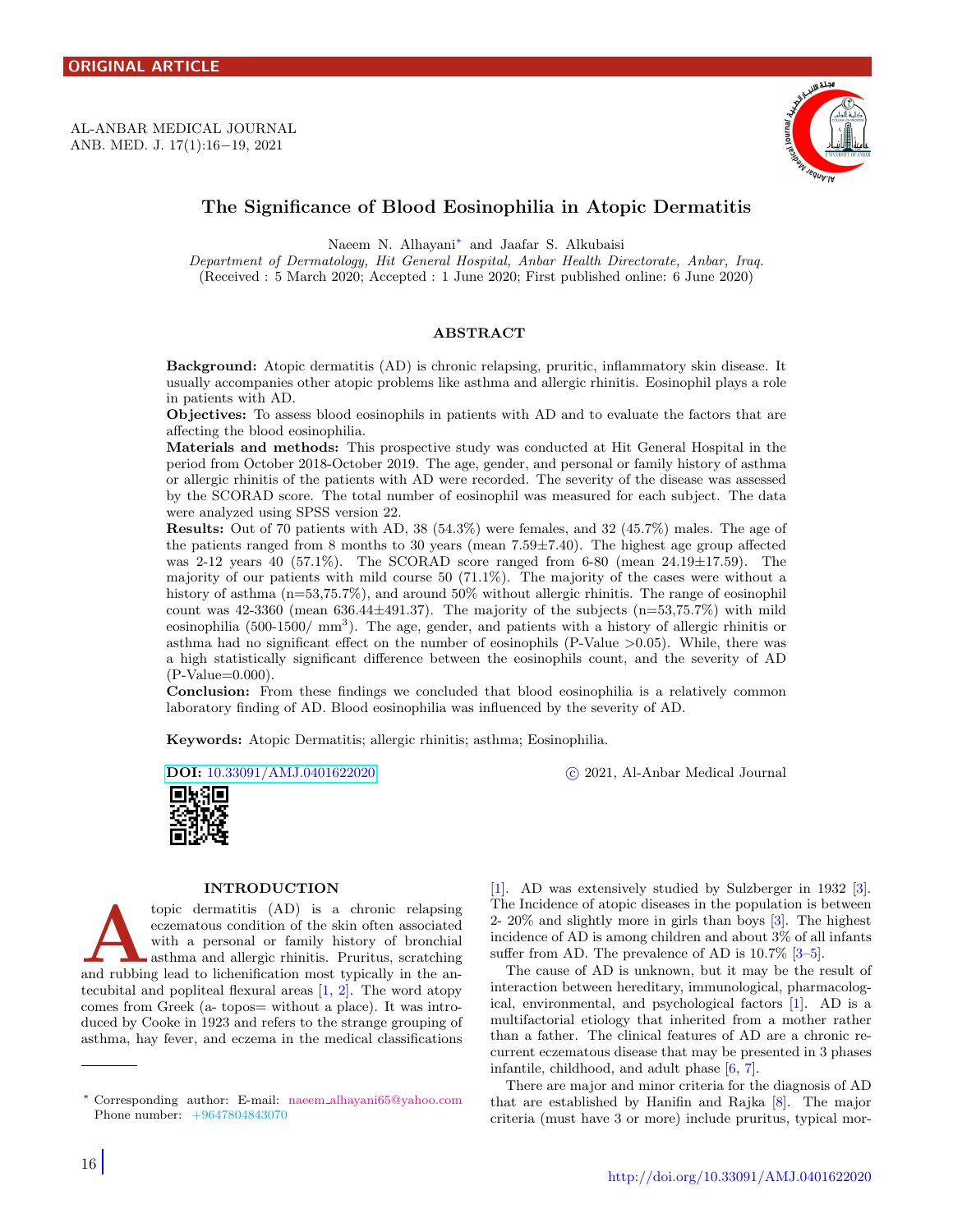phology and distribution (flexural lichenification in adults, and facial and extensor involvement in infancy), Dermatitis (chronically or chronically relapsing), and Personal or family history of atopy-asthma, allergic rhinitis, and AD. The minor criteria (must have 3 or more) include xerosis/ichthyosis, pityriasis alba, keratoconus, recurrent conjunctivitis, cataract (anterior subcapsular), keratosis pilaris.-facial pallor, white dermographism, elevated IgE, a tendency to hand eczema, a tendency to repeated cutaneous infection, food intolerance, and wool intolerance.

The eosinophils are potent inflammatory cells involved in allergic reactions [\[9\]](#page-3-7). The unique feature of eosinophil is the specific granules that stain with eosin [\[10\]](#page-3-8). The eosinophil is a polymorphonuclear leukocyte,  $12-17$   $\mu$  in diameter which has the capacity for phagocyting and destroying allergen and invading organisms through its numerous enzymes. The nucleus of the eosinophil is bilobed [\[11\]](#page-3-9).

The functions of eosinophil are phagocytosis, modulation of inflammation, and host defense against invading helminth parasites. The life span of eosinophil in the circulation ranges from  $1/2$  to 12 hours with only 1% of the eosinophils circulating under normal conditions, and the normal total eosinophil count is 40 to  $500/\text{mm}^3$  representing the lower and upper limits of the normal adult range. Normal percentage of eosinophil is 1-5 % of total WBC count [\[10,](#page-3-8) [11\]](#page-3-9). The grading of blood eosinophil count divided into 3 levels: mild;  $500-1500/mm^3$ , moderate;  $1500-5000/\text{mm}^3$ , and severe; more than  $5000/\text{mm}^3$ [\[7,](#page-3-5) [12\]](#page-3-10).

We aimed to examine the blood eosinophils in patients with AD and to assess the factors that might affect the blood eosinophilia.

#### MATERIALS AND METHODS

The study was conducted at the Hit General Hospital during the period from October 2018 to October 2019. The present study ethically approved by the scientific committee of the Hospital and the informed consent was taken from all patients or their caregivers. Seventy patients with AD were enrolled in the study. The diagnosis of AD was made according to the HanifinRajka criteria [\[8\]](#page-3-6). The age, gender, and history of personal or family history of allergic rhinitis or asthma were taken from the patients or their caregivers.

Any patients with lymphadenopathy, hepatosplenomegaly, helminthic diseases, cardiac problems, chest X-ray or ECG changes, and elevated liver enzymes were excluded from the study.

After taking a history, a thorough clinical examination to assess the severity of eczema depending on the SCORAD index was performed [\[13\]](#page-3-11). This index composed of three component extent, intensity, and subjective. The extent depends on the involved area of the body. Calculation of the area depends on the Wallace's Rule of Nine: head and neck 9%, upper limb left 9%, upper limb right 9%, lower limb left 18%, lower limb right 18%, anterior trunk 18%, back 18%, and genitalia 1%. The intensity is measured according to 6 signs redness, edema, oozing or crust, scratching, lichenification, and dryness. Three points for each sign and the total points will be 18 for intensity. The last component of the score is subjective symptoms including itching, and sleeplessness, 10 points for each and the total are 20 points. Finally, the SCORAD Index is a summation of all these 3 scales with an equation:  $A/5+7B/2+C$ , where A (0-100) is the area or extension of eczema, B defined as intensity depending on 6 lesions (0-18), and lastly, C is defined as a subjective feeling of itching (0- 10), and sleeplessness (0-10), the total of both (0-20). The patients were divided according to the SCORAD index into mild  $(\leq 25)$ , moderate  $(26-50)$ , and severe  $(>50)$ .

The patients were classified into 3 groups, group  $1$   $\langle$   $\langle$  2 years), group  $2$  (2-12 years), and group  $3$  ( $>12$  years). Evaluation of the blood eosinophil count using these steps: 1- Take 2 ml of blood from the patient put one drop on the slides and one drop of Leishman stain, wait 2 minutes for all cells to be stained, then the sample is diluted with distilled water and wait 10 minutes then wash and read with high power field microscopy to calculate the number of eosinophil cells per 100 white blood cells (WBC) to calculate the percentage of eosinophil. 2- Take 0.02 ml of blood with a pipette and add 0.4 ml of glacial acetic acid, then put one drop of this mixture on the Neubauer chamber and read on lower power to calculate the WBC counts. 3- Multiply the eosinophil percentage by total WBC counts to deduce the total eosinophil count. Eosinophilia classified into mild  $500-1500/$  mm<sup>3</sup>, moderate  $1500-5000/\text{mm}^3$ , and severe  $>5000/\text{mm}^3$ .

The data were analyzed using SPSS (Statistical Package for the Social Sciences) version 22. A comparison of eosinophilia was done according to the age, gender, and severity of AD. Pearson Chi-Square was used to compare the variables. A P-Value of less than 0.05 considered a statistically significant difference. .

#### RESULTS

The age of the patients ranged from 8 months-30 years with a mean of 7.59±7.40. The highest age group affected was 2- 12 years 40 (57.1%) Table [1.](#page-1-0) Out of 70 patients, 38 (54.3%) were females and 32 (45.7%) males, with male/female ratio 0.84/1 Table [2.](#page-2-0) The SCORAD score ranged from 6-80 with a mean of 24.19±17.59. The majority of our patients with mild course 50 (71.1%) Table [3.](#page-2-1) The majority of the patient was without a history of asthma 53 (75.7%) or about 50% without allergic rhinitis Tables [4](#page-2-2) and [5.](#page-2-3)

The range of eosinophil count was 42-3360 with a mean of 636.44 $\pm$ 491.37. The majority of the cases (n=53, 75.7%) with mild eosinophilia  $(500-1500/\text{ mm}^3)$ . There was no statistically significant difference between the eosinophil count, and the age, gender, and patients with a history of allergic rhinitis or asthma (P-Value  $>0.05$ ). While, there was a high statistically significant difference between the eosinophil count, and the severity of AD (P-Value=0.000) Tables [1](#page-1-0)[-5.](#page-2-3)

### DISCUSSION

In the last few decades, the incidence of AD is increasing particularly in developed nations [\[14](#page-3-12)[–17\]](#page-3-13). AD becomes a

<span id="page-1-0"></span>Table 1. The relationship between the eosinophil count and the age groups in 70 patients with AD.[∗](#page-0-1)

| Age group    | Eosinophil count/mm <sup>3</sup> [Number $(\%)$ ] |           |           | Total    |
|--------------|---------------------------------------------------|-----------|-----------|----------|
|              | Normal                                            | Mild      | Moderate  |          |
|              | < 500                                             | 500-1500  | 1500-5000 |          |
| $<$ 2 years  | 3(16.7)                                           | 13(72.2)  | 2(11.1)   | 18(25.7) |
| $2-12$ years | 10(25)                                            | 29(72.5)  | 1(2.5)    | 40(57.1) |
| $> 12$ years | 1(7.1)                                            | 11(20.8)  | 0(0.0)    | 12(17.1) |
| Total        | 14(20)                                            | 53 (75.7) | 3(4.3)    | 70(100)  |

 $*$  P-Value = 0.323.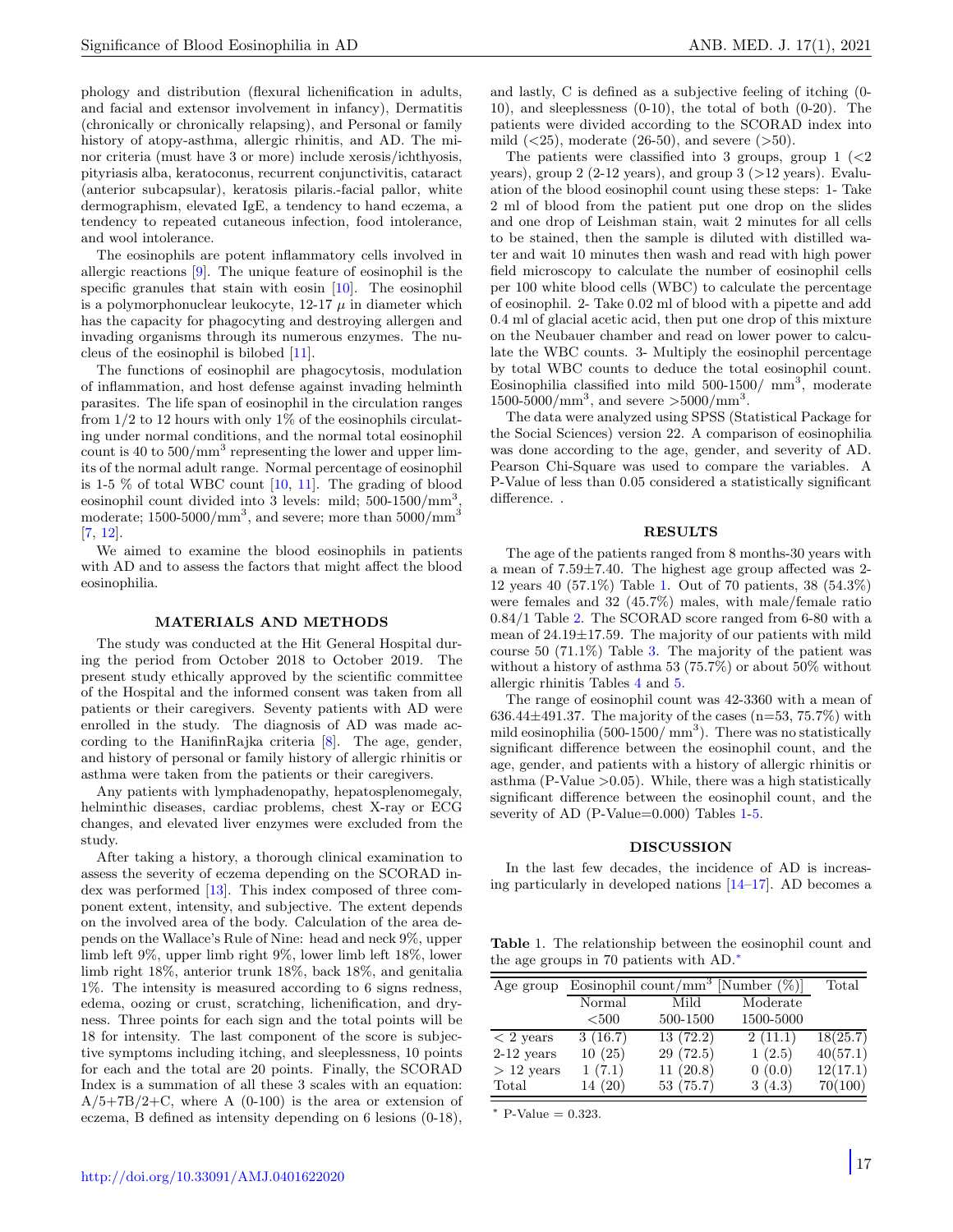<span id="page-2-0"></span>Table 2. The relationship between the eosinophil count and the gender in 70 patients with AD.[∗](#page-0-1)

| Gender  | Eosinophil count/mm <sup>3</sup> [Number $(\%)$ ] |           |           | Total    |
|---------|---------------------------------------------------|-----------|-----------|----------|
|         | Normal                                            | Mild      | Moderate  |          |
|         | $500$                                             | 500-1500  | 1500-5000 |          |
| Males   | 4(12.5)                                           | 25(78.1)  | 3(9.4)    | 32(45.7) |
| Females | 10(26.3)                                          | 28 (73.7) | 0(0)      | 38(54.3) |
| Total   | 14(20)                                            | 53(75.7)  | 3(4.3)    | 70(100)  |

 $*$  P-Value = 0.072.

<span id="page-2-1"></span>Table 3. The relationship between the eosinophil count and the severity of AD in 70 patients.[∗](#page-0-1)

| Age group      | Eosinophil count/mm <sup>3</sup> [Number $(\%)$ ] |           |           | Total                 |
|----------------|---------------------------------------------------|-----------|-----------|-----------------------|
|                | Normal                                            | Mild      | Moderate  |                       |
|                | < 500                                             | 500-1500  | 1500-5000 |                       |
| Mild $(0-25)$  | 11(78.6)                                          | 39(73.6)  | 0(0)      | $\overline{50(71.4)}$ |
| Moderate       | 3(25)                                             | 9(72.5)   | 0(0)      | 12(17.1)              |
| $(26-50)$      |                                                   |           |           |                       |
| Severe $(>50)$ | 0(0)                                              | 5(62.5)   | 3(37.5)   | 8(11.5)               |
| Total          | 14(20)                                            | 53 (75.7) | 3(4.3)    | 70(100)               |
|                |                                                   |           |           |                       |

<sup>∗</sup> P-Value = 0.000.

<span id="page-2-2"></span>Table 4. The relationship between the eosinophil count and the history of asthma in 70 patients with AD.[∗](#page-0-1)

| Asthma | Eosinophil count/mm <sup>3</sup> [Number $(\%)$ ] |          |           | Total    |
|--------|---------------------------------------------------|----------|-----------|----------|
|        | Normal                                            | Mild     | Moderate  |          |
|        | $500$                                             | 500-1500 | 1500-5000 |          |
| Yes    | 2(11.8)                                           | 13(76.5) | 2(11.8)   | 17(24.3) |
| No     | 12(22.6)                                          | 40(75.5) | 1(1.9)    | 53(75.7) |
| Total  | 14(20)                                            | 53(75.7) | 3(4.3)    | 70(100)  |

 $*$  P-Value = 0.158.

<span id="page-2-3"></span>Table 5. The relationship between the eosinophil count and the history of allergic rhinitis in 70 patients with AD.[∗](#page-0-1)

| Allergic | Eosinophil count/mm <sup>3</sup> [Number $(\%)$ ] |          |           | Total    |
|----------|---------------------------------------------------|----------|-----------|----------|
| rhinitis | Normal                                            | Mild     | Moderate  |          |
|          | $500$                                             | 500-1500 | 1500-5000 |          |
| Yes      | 2(11.8)                                           | 13(76.5) | 2(11.8)   | 17(24.3) |
| No       | 12(22.6)                                          | 40(75.5) | 1(1.9)    | 53(75.7) |
| Total    | 14(20)                                            | 53(75.7) | 3(4.3)    | 70(100)  |

 $*$  P-Value = 0.452.

health concern worldwide because it carries huge health providing costs, significant comorbidity, an effect on the quality of life, and its burden are similar to other chronic diseases e.g. diabetes mellitus, epilepsy, and cystic fibrosis [\[14,](#page-3-12) [15,](#page-3-14) [18\]](#page-3-15).

AD affects both children and adults in up to 20% and 3% respectively [\[19\]](#page-3-16). About 70% of AD patients begin in the pediatric population (less than 5 years) [\[20\]](#page-3-17), while, 1-10% of patients seen in a hospital-based population in adults [14]. A prior retrospective study by Tay et al. from Singapore reported that 61.2% of AD starts at the age of 10 years, and only 13.6% begins at the age of 21 years [\[21\]](#page-3-18). Dhar et al. study from India [10] showed that the mean age of onset of the AD was  $4.55$  years  $\pm 3.63$ . The mean age of our cases was  $7.59\pm7.40$  with the majority of cases below 12 years (n=58, 82.8%). The current study and the previous studies support that AD is more prevalent in children than adults. However, the age in our study doesnt affect the blood eosinophil count  $(P-Value > 0.05)$ .

The present study showed that females were affected more than males. This finding is consistent with other investigations results [\[5,](#page-3-3) [22\]](#page-3-19). Our investigation reported that the gender of AD patients does not affect the level of blood eosinophil  $(P-Value > 0.05)$ .

AD is often the first step in the development of other atopic conditions, like asthma, food allergy, and, allergic rhinitis the known as "atopic march", characterized by a typical sequence of atopic conditions preceding the development of other allergic problems later in life [\[14,](#page-3-12) [17,](#page-3-13) [19\]](#page-3-16). Only 30% of children with AD develop asthma, and allergic rhinitis in 35% [23]. Celakovska et al. [\[22\]](#page-3-19) reported that 46% of AD cases had a history of asthma and 75% with allergic rhinitis. These high percentages of allergic conditions are due to their studied sample age of 14 years and more. The eosinophil number and the IgE level showed a statistically significant difference with a history of asthma in subjects with AD but not with allergic rhinitis [\[10\]](#page-3-8). Our results showed that 48.6%, and 24.3% of the AD cases had allergic rhinitis and asthma respectively. The high frequency of allergic rhinitis of the current study in comparison with Luoma et al. study [\[23\]](#page-3-20) is due to the difference of the age of the studied samples (below 5 years in Luoma et al. study vs children and adults in our study). Asthma and allergic rhinitis were not affecting the eosinophil count (P-Value  $> 0.05$ ). A similar finding also reported by Celakovska et al. study [\[22\]](#page-3-19).

Eosinophil plays a role in AD owing to the presence of eosinophilia in AD subjects and the infiltration of the eosinophil in AD lesions. Moreover, eosinophil production, recruitment, and activation are associated with cytokines and chemokines release in patients with AD [\[24\]](#page-3-21). Around 3/4 of our cases showed mild eosinophilia (500-15000 mm<sup>3</sup>). However, 20% of our active cases were with normal numbers of the blood eosinophil, therefore, the measurement of eosinophil counts is not considered a diagnostic tool of AD. A previous study from Japan showed that the peripheral eosinophil counts roughly correlated with the severity of AD [\[25\]](#page-3-22). Very high blood eosinophil numbers in severe forms of AD who had a personal or family history of respiratory atopy, while normal or moderately elevated counts were obtained in severe cases of 'pure' AD who had neither a personal nor a family history of respiratory atopy. It was suggested that disease severity and personal or family history of respiratory atopy are important factors in determining high blood eosinophil levels in AD [\[25\]](#page-3-22). An Indian study reported that the absolute eosinophil number and the IgE level had a statistically significant difference with the severity of AD [\[10\]](#page-3-8). The non-homogeneous distribution of the absolute eosinophil number and the IgE level was reflected in the large range and higher standard deviation. One way analysis of variance found a significant association of the absolute eosinophil number and the IgE level with a family history of AD only when both parents were affected [\[10\]](#page-3-8). Jerenowicz et al. study reported that subjects with severe AD had higher eosinophilia than subjects with mild-to-moderate AD, but the difference was not significant. In AD patients with positive SPT tests and detectable specific IgE in sera, and also in patients with symptoms of other atopic diseases,